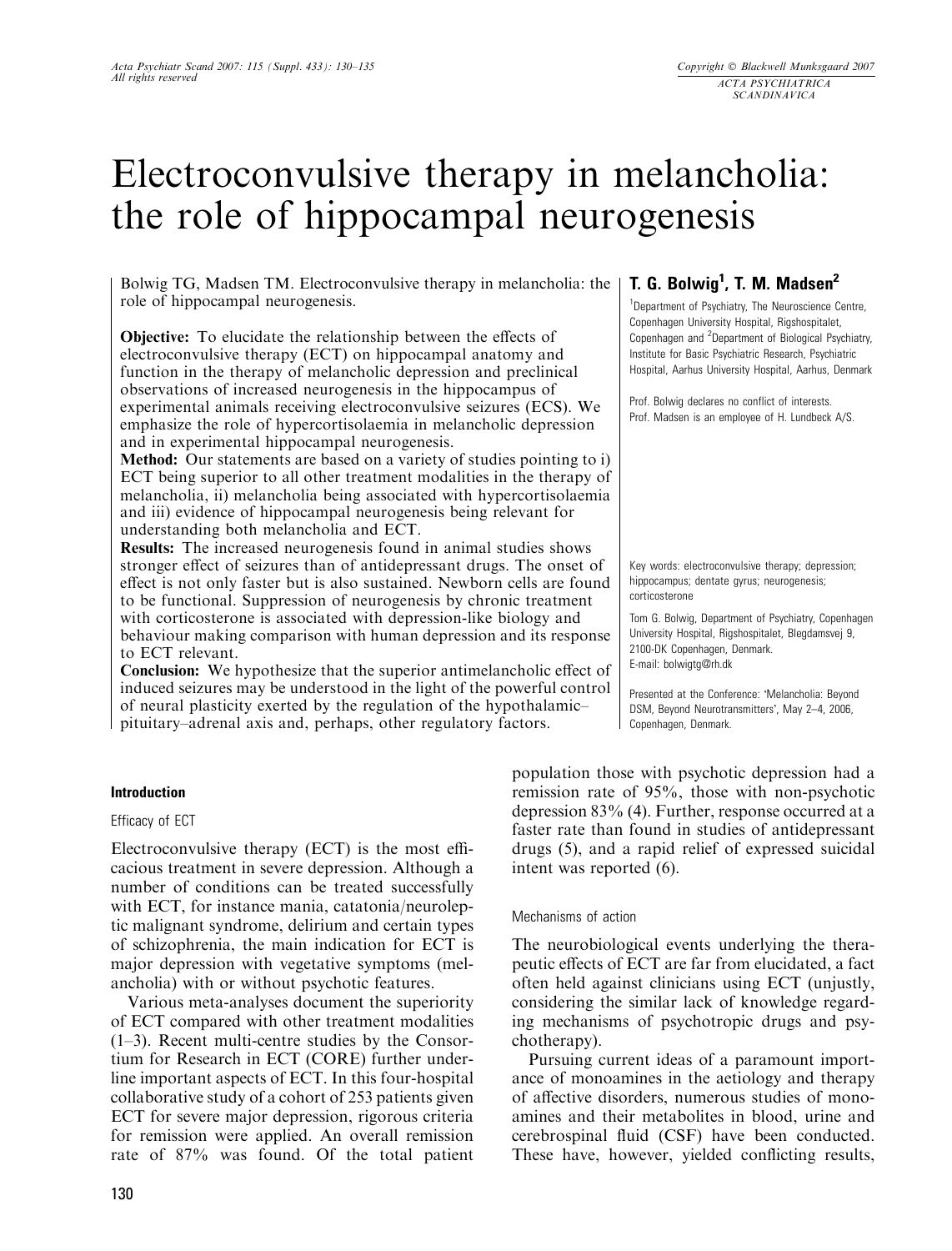insufficiently consistent for the development of coherent theories of depression and antidepressants agents, especially ECT.

The observation of elevated plasma cortisol in patients with severe depression and the lack of inhibition of release of cortisol found in healthy subjects (7) led Carroll et al. to develop the dexamethasone suppression test (DST) as a formal test of hypothalamic–pituitary–adrenal (HPA) function (8).

Dexamethasone suppression test proved useful in many studies of different types of depression, both with respect to classification and as a predictor of suicidality. The more patients met criteria for endogenous depression (with weight loss, agitation, suicide risk and psychosis) the higher was the percentage of DST abnormality. The test fell out of favour for various reasons, among them the revision of classificatory systems in the 1980s (DSM-III), and today it is rarely used in clinical psychopharmacology (for a comment on this issue, see Fink 2005) (9). However, recent work by Yerevianian et al. (10) has again demonstrated DST's usefulness in predicting suicidal behaviour, and, relevant for the present considerations, Yuuki et al. (11) in a study of ECT in severe depression unresponsive to drug therapy applied DST/CRH (modified DST), and clearly demonstrated the reversal of abnormal HPA functioning following remission.

#### A theory of ECT

Based on differences between ECT with unilateral and bilateral electrode placement Abrams and Taylor suggested an involvement of diencephalic structures (12), but it was against the background of the striking normalization of neuroendocrine disturbances (vegetative symptoms) occurring in melancholic patients undergoing ECT that Fink and Ottosson proposed a coherent theory for the working action of ECT (13).

They concluded: 'Hypothalamic dysfunction is the basis for an endogenous depressive psychosis. The antidepressant efficacy of convulsive therapy results from the persistent release of hypothalamic substances that mediate mood changes from depression to normal mood states with attendant modifications in vegetative functions.

#### Brain protein markers and ECT/ECS

Inspired by the ideas of a diencephalic involvement in ECT and by newly developed methods (quantitative immunoelectrophoresis) Jørgensen et al. (14) measured brain-specific proteins in the CSF in a series of severely depressed (melancholic) patients successfully treated with tricyclic antidepressants or ECT. They found increased concentrations in the CSF of the protein marker neural cell adhesion molecule (NCAM) which is assumed to be involved in intercellular recognition during synaptogenesis. Further, in a postmortem study of nine endogenously depressed (ICD-8 criteria) patients treated with tricyclic antidepressants who died in hospital from non-cerebral fatalities (heart failure, pneumonia, sepsis) a significantly increased concentration of NCAM was found in the hippocampus (but not in the frontal cortex) compared with patients with Parkinson's disease and to controls with no neuro-psychiatric illness (15).

The described findings in CSF and tissue both point to an increased synaptic turnover during endogenous depression after treatment, and based on this assumption the same group began studies of a variety of brain-specific protein markers in rats receiving electroconvulsive seizures (ECS) of similar clinical frequency three times weekly for 4 and 8 weeks respectively. Using quantitative immunoelectrophoresis Jørgensen and Bolwig (16) measured postECS changes in specific markers suggesting i) an increase in the number of synaptic vesicles, ii) a neuronal preparedness for glycolytic demands and iii) a delayed development of some areas (occipital cortex) in the brain. This demonstration of an effect on the formation of new synapses was sustained for several weeks, and not a transient epiphenomenon of seizure activity. The observation is thus relevant for considerations regarding ECT in humans.

Inspired by the Fink and Ottosson theory (13) with its emphasis on the significance of hypothalamic functions, the initial study of brain protein markers(17) was expanded to investigate several discrete brain regions, including the hypothalamus. In this study (17) sustained increases in both NCAM and the marker protein synaptin, which plays a functional role in the exo-endocytotic process of synaptic nerve transmission, were significantly more pronounced in the hypothalamus compared with the rest of the forebrain.

The fact that seizure activity did not exert identical effect on synaptic proteins in different regions of the brain, might reflect the phenomenon of a simultaneous stimulatory and inhibitory effect as a result of generalized seizure activity seen in patients given ECT: alleviation of depressive inhibition – mnemic dysfunction. This dual action might also be understood in the light of the variety of functions linked to various regions of the brain (e.g 'vegetative' functions and the hypothalamus, memory function and the hippocampus). A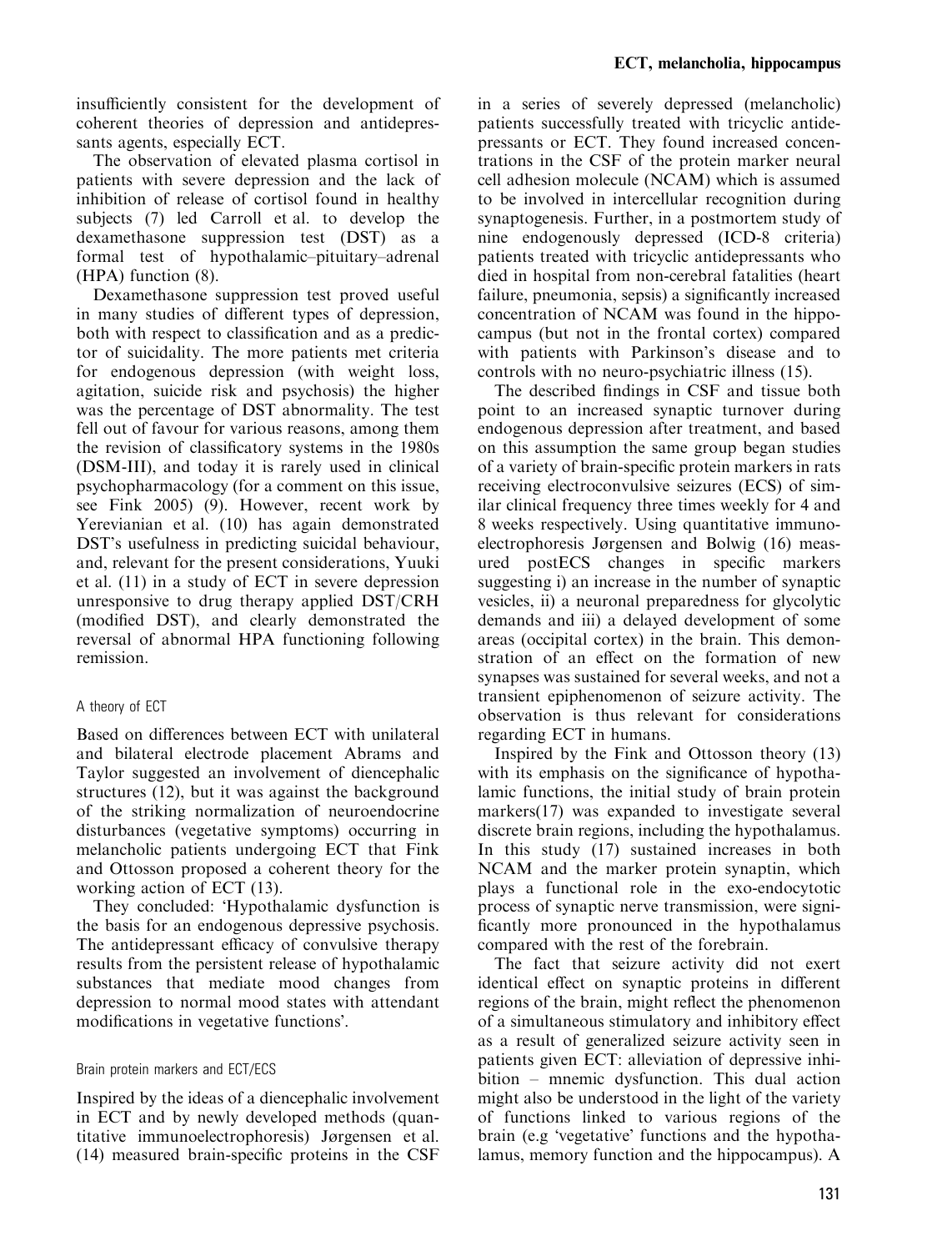homogeneous synaptic response to seizure activity therefore may have grossly different effects on the complex interplay between facilitating and inhibiting neuronal systems.

A third series of protein marker studies and ECS (18) addressed the question whether seizures occurring in limbic areas might stimulate the synthesis and release of nerve-growth factors, which again might trigger sprouting of axons. The group looked at the possibility that the demonstrated synaptic remodelling following ECS is preceded by a seizure-induced release of neurotrophic factors from glial cells and neurons.

Using the same seizure paradigm as in the two previous brain protein studies ECS was found to significantly increase the concentration of the glial marker Glial Fibrillary Acidic Protein (GFAP) in the following limbic areas: hippocampus, amygdala and piriform cortex. Again, the observed increases were sustained.

To compare astrocyte activation in two different seizure models, a separate series of experiments with repeated (12–30) injections of lidocaine in subconvulsive doses, eventually leading to seizures ('kindling'), was conducted. Lidocaine in itself did not induce astrocyte activation, but with occurrence of seizures GFAP-concentrations rose to levels similar to the postECS situation.

The study thus showed that it is the seizure activity, whether electrically or pharmacologically induced, that activates astrocytes in certain brain regions.

### Summary of the protein marker studies

The reviewed studies conducted decades ago are included in this presentation as they anticipate subsequent investigations of seizure effects on neurogenesis.

Repeated ECS activated both neurons and glia. ECS induced i) synaptic remodelling (synaptogenesis) in especially the hypothalamus, ii) a decrease of synaptic activity in occipital cortex and iii) an increased activation of astrocytes in limbic areas, including the hippocampus, supposedly preceding release of a number of trophic factors including nerve growth factor.

The most significant findings were in the hypothalamus and in the hippocampus.

# Depression and hippocampal volume

During recent years magnetic (MRI) studies have pointed to a reduction in hippocampal volume in patients with severe unipolar depression. (19–21). Others report similar findings. A meta-analysis of

12 studies comprising 351 patients and 279 healthy subjects found a considerable heterogeneity regarding age and gender distribution, onset of the disorder, average number of episodes and responsiveness to treatment. The meta-analysis found a weighted average reduction of hippocampal volume of 8% on the left and 10% on the right side (22). After analyses of the causes of heterogeneity the total number of depressive episodes was significantly correlated to right but not left hippocampal volume reduction.

Moreover, volumetric changes reflect the actual number of days that individuals have been depressed with prolonged symptomatic periods corresponding to smaller hippocampi (19, 20).

These findings have heightened interest in studying the hippocampal structure and function in experimental animals (see below).

The nature of the volume reduction of hippocampus in severe depression is not known. It may be speculated that the decreased hippocampal volume accompanying depression per se could be the result of a toxic effect of cortisol. The human studies do not allow estimates of mechanisms of putative neuronal loss by, for instance, apoptosis (programmed cell death) or inhibition of neurogenesis. Nor do human studies at present enable measurements of the volume of individual neurons or a possible reduction in the volume of glial tissue.

# Depression and hippocampal function

Various animal models of stress/'depression' have been developed during the last 40 years. The most widely applied in testing acute antidepressant response are the Seligman 'learned helplessness' paradigm and (23) the Porsolt 'forced swim test' (24), both of which have shown excellent face validity and reasonably good reliability. Such models allow a closer look at cellular and subcellular components of hippocampal neuroplasticity and may therefore be useful in the search of mechanisms of stress/'depression'. For the same reasons they are also relevant in studies of the effects of ECS/ECT.

The role of the hypothalamus in understanding the biology of melancholia, supported by numerous neuroendocrine findings, not least the demonstration of hypercortisolaemia and of the usefulness of the DST is well demonstrated.

The hippocampus, however, also seems to play an important role in understanding melancholia and the working action of ECT.

A central function of the hippocampus is its involvement in episodic, declarative, contextual and spatial learning and memory, functions which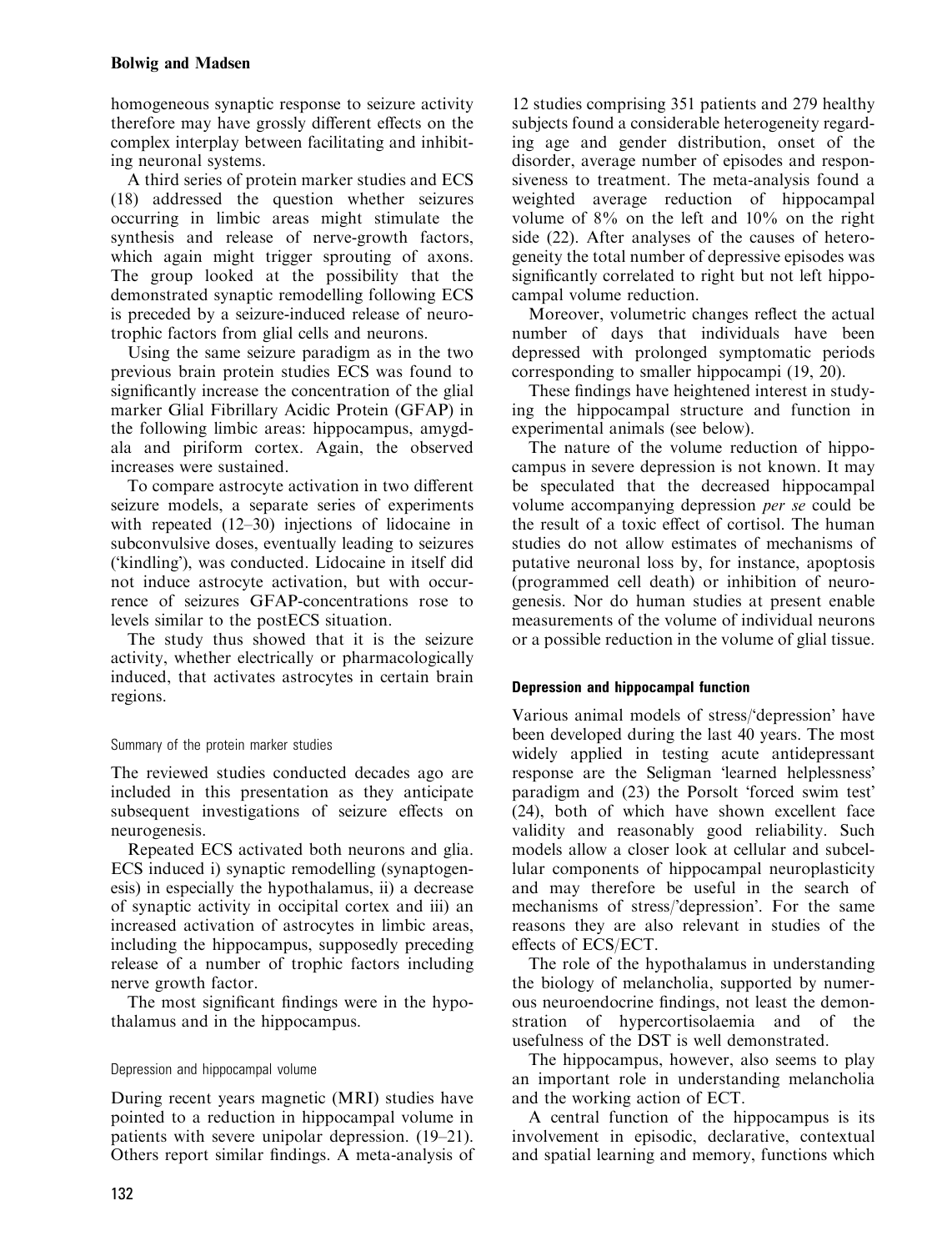are disturbed in melancholic depression, and also influenced markedly by ECT. Extensive rodent and human research have demonstrated a relation between the mnemonic functions and neuroplasticity of the hippocampus, which are highly sensitive to stress, i.e. increased glucocorticoid levels (25), found in most animal models of depression, and in humans with melancholic depression.

A combination of several factors has focused research on the hippocampus as one of several limbic brain structures involved in the aetiology and treatment of depression. First, the hippocampus expresses high levels of receptors for the stressresponsive adrenal–glucocorticoids and soutan elevated HPA axis function is a hallmark neuroendocrine marker of depression (26). Secondly, the hippocampus plays a significant role in the negative feedback regulation of the HPA axis, which controls glucocorticoid release and thirdly, chronic stress or elevated glucocorticoids induce atrophy or loss of hippocampal neurons; which in turn may lead to further loss of the feedback inhibition of the HPA axis provided by this structure (27, 28). Important anatomical pathways connect hippocampus, the amygdala and prefrontal cortex, regions which several studies have implicated in mood and cognition. Besides the critical role of hippocampus in learning and memory, it is important in the brain's response to psychosocial stress by regulating the release of hypothalamic corticotropin-releasing factor with subsequent release of adrenocorticotropic hormone by the anterior pituitary (28).

### Hippocampal neurogenesis, stress and ECS

The findings by Altman and Das (29) that neuronal cells are continually added to the adult brain was a finding long rejected by the scientific community. Accumulating data, however, have shown that adult-born neurons make functional connections, and modern techniques to detect DNA replication and thus cell division, combined with immunohistochemistry, confirmed that cells from brains of adult rodents and other mammals may assume a neuronal phenotype. In mammals neurogenesis occurs mainly in subregions of the dentate gyrus of the hippocampus; in humans (30) neurogenesis has been conclusively demonstrated only in the hippocampus (for review see Dranovsky and Hen 2006) (31).

# The 'neurogenesis' hypothesis

The biology and psychology of depression intersect with stress. Major stressors precede many depressions, and pathologic or pharmacologic excesses of glucocorticoids may elicit depression. Many patients with melancholic depression have some version of glucocorticoid excess, and antiglucocorticoids may act as antidepressants. Both stress and glucocorticoids are among the strongest inhibitors of hippocampal neurogenesis.

Changes in the level of several neurotrophic factors, especially brain-derived neurotrophic factor precede changes in the rate of neurogenesis (for review see Duman 2004, 32). Interventions with antidepressant effect in humans counteract a stress/'depression'-induced suppression of hippocampal neurogenesis. Tricyclic antidepressants, serotonin selective reuptake inhibitors (SSRI), serotonin-noradrenaline reuptake inhibitors (SNRI), mono amine oxidase (MAO)-inhibitors and ECS counteract this suppression, with ECS showing the significantly strongest effect (33).

The time course of the stimulation of neurogenesis fits with the delayed time course of clinical efficacy of antidepressant principles and therefore explains the time-course paradox of antidepressant action, namely that drugs have relatively rapid effect upon monoamine signalling, while the latency to clinical efficacy is far longer. These findings represent strong evidence in favour of the 'neurogenesis' hypothesis.

The experimental data on the role of neurogenesis and stress come from analyses of brains of animals exposed to behavioural paradigms designed to model psychosocial stress and antidepressant response. As it is not possible to model the subjective feeling of depressed mood in rodents, it is unlikely that animal models are representative of melancholic depression in humans. Still many aspects of behavioural responses to antidepressant intervention in 'depressed' animals are of relevance.

In spite of the wealth of evidence supporting the -neurogenesis hypothesis of depression and mechanisms of antidepressants, the hypothesis has been an area of debate (34, 35).

A major criticism was raised by Henn and Vollmayr (35) who argued that in an animal model of depression (learned helplessness) 'depressive' behaviour could be induced without suppression of neurogenesis, and further that transcranial magnetic stimulation (TMS) in rhesus monkeys does not induce neurogenesis (S. Scalia 2004, unpublished data). It should, however, be noted that the 'learned helplessness' model has yielded conflicting results, and findings from several other studies suggest that it is mounting a neurogenic response, and not the baseline that is important in models of depression and effects of antidepressants (31) The lack of such mounting a response after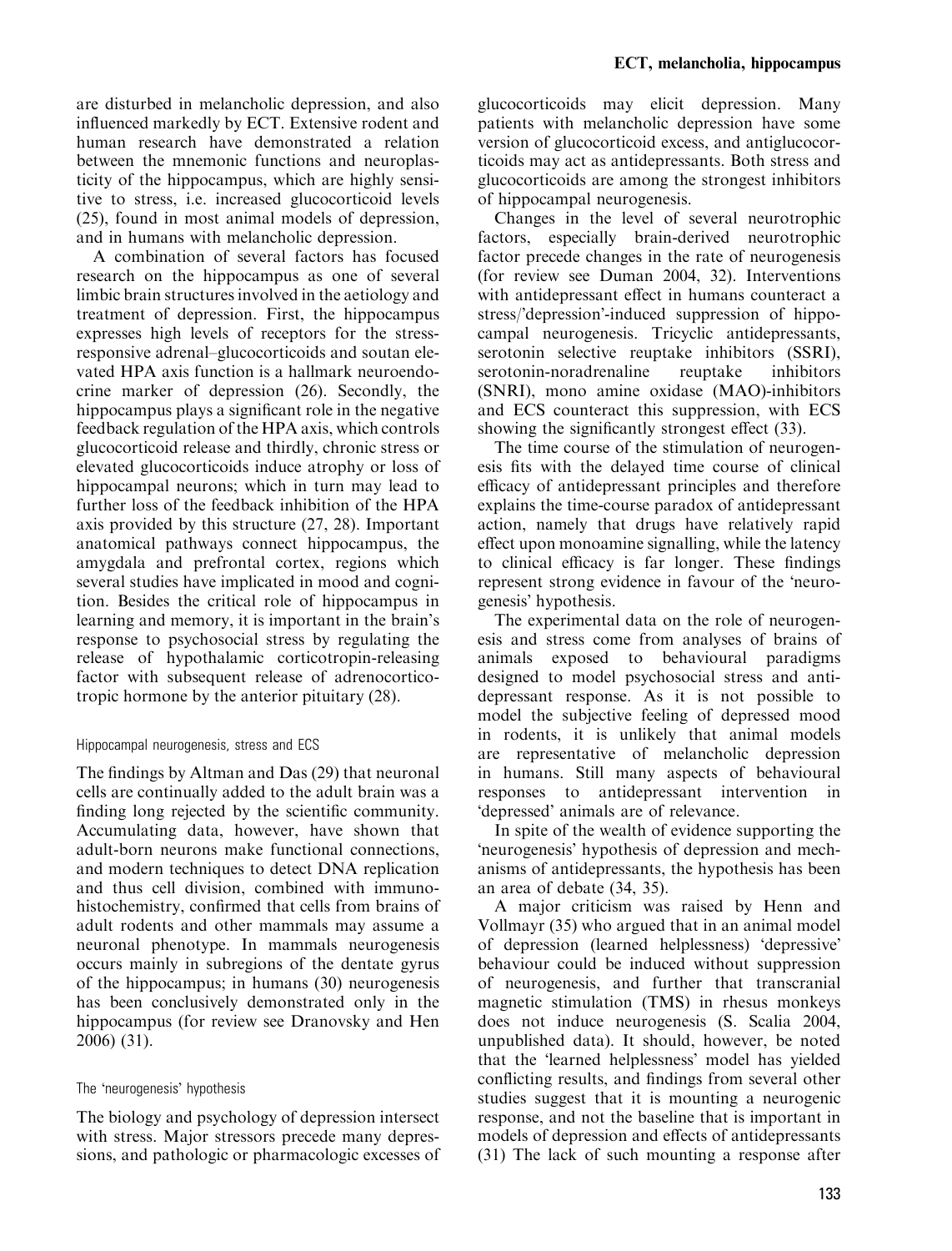TMS in monkeys may explain why the effects of TMS in treating severe depression in humans remain a matter of dispute.

## ECS and hippocampal neurogenesis

In the first published study of ECS showing an effect on hippocampal neurogenesis in rodents Madsen et al. (36) applied advanced labelling techniques to test the phenotype of different cells detected by immunohistochemistry. They demonstrated that both a single and a series of ECS induced solid neurogenesis in the dentate gyrus of the hippocampus in a dose-response manner, and, importantly, they found this effect was sustained and still observable for at least 3 months. Remarkable also was that apoptosis (programmed cell death) could not be detected.

Independent studies with the same findings were published in the same year (33, 37). Common in these first demonstrations of ECS mounting a neurogenesis response in the rat hippocampus was that they were conducted in animals not challenged with stress.

Hellsten et al. in 2002 (38) using similar labelling techniques conducted experiments applying both single and repeated ECS in rats exposed to chronic corticosterone treatment, and reporting massive suppression of neurogenesis. A decrease by 75% of neurogenesis was counteracted by a single, and further, by multiple ECS. Expanding the experiments, the same group (39), in a similar experimental paradigm studied the effect of ECS on both the volume of hippocampus and the proliferation of glia cells in corticosterone-treated rats. They found that the volume of sub-regions of the dentate gyrus of the hippocampus increased following ECS, and that a corticosterone-induced reduction of a subgroup of glia cells (NG2) ECS shows proliferation after ECS that reached the levels of normal controls.

Finally, in recent studies using unbiased stereology (40) C. Fengu`a and TM Madsen et al. found a highly significant amount of synapses and an increased synaptic density in the CA1 area of the hippocampus in unchallenged rats given single and repeated ECS (personal communication), substantiating the earlier assumptions of synaptoneogenesis resulting from ECS (16, 17) and pointing clearly to the newly formed cells in the hippocampus being functional.

To conclude electroconvulsive therapy has superior efficacy in the therapy of melancholic depression. The hypercortisolaemia associated with melancholia and the diagnostic quality of the DST form the basis for a neuroendocrine theory of ECT emphasizing the role of the hypothalamus.

Observations of a decreased hippocampal volume in severe depression and neurochemical findings in patients and in animal experiments suggest an involvement also of the hippocampus. A variety of stress paradigms and models of depression are accompanied by hypercortisolaemia and a suppression of hippocampal neurogenesis. This suppression is strongly counteracted by ECS.

Antidepressant medications but not neuroleptics have a similar, yet clearly weaker, effect on hippocampal neurogenesis in animal stress paradigms, and we find it justified to hypothesize that the superior antimelancholic effect of induced seizures may be understood in the light of their powerful control of neural plasticity by the regulation of the HPA axis and perhaps, other regulatory factors.

# **References**

- 1. UK ECT Review Group. Efficacy and safety of electroconvulsive therapy in depressive disorders: a systematic review and meta-analysis. Lancet 2003;361:799–808.
- 2. Kho KH, van Vreeswijk MF, Simpson S, Zwinderman AH. A meta-analysis of electroconvulsive therapy efficacy in depression. J ECT 2003;19:139–147.
- 3. Pagnin D, de Queiros V, Pini S, Cassano GB. Efficacy of ECT in depression: a meta-analytic review. J ECT 2004;20:13– 20.
- 4. PETRIDES G, FINK M, HUSAIN MM et al. ECT remission rates in psychotic vs. nonpsychotic depressed patients: a report from CORE. J ECT 2001;17:244–253.
- 5. HUSAIN MM, RUSH AJ, FINK M et al. Speed of response and remission in major depressive disorder with acute electroconvulsive therapy (ECT): a consortium for research in ECT (CORE) report. J Clin Psychiatry 2004;65:485–491.
- 6. Kellner CH, Fink M, Knapp R et al. Relief of expressed suicidal intent by ECT: a consortium for research in ECT study. Am J Psychiatry 2005;162:977–982.
- 7. Carroll BJ, Martin FJR, Davies B. Resistance to suppression by dexamethasone of plasma 11-O.C.S. levels in severe depressive illness. Br Med J 1968;3:285–287.
- 8. Carroll BJ, Feinberg M, Greden JF. Specific laboratory test for the diagnosis of melancholia. Arch Gen Psychiatry 1981;38:15–22.
- 9. Fink M. Should the dexamethasone suppression test be resurrected? Acta Psychiatr Scand 2004;112:245–249.
- 10. Yerevanian BI, Feusner JD, Koek RJ, Mintz J. The dexamethasone suppression test as a predictor of suicidal behaviour in unipolar depression. J Affect Disord 2004;83:103–108.
- 11. Yuuki N, Idal A, Oshima A et al. HPA axis normalisation, estimated by DEX/CRH test, but less alteration on cerebral glucose metabolism in depressed patients receiving ECT after medication treatment failures. Acta Psychiatr Scand 2005:**112**:257-265.
- 12. Abrams R, Taylor MA. Diencephalic stimulation and the effects of ECT in endogeneous depression. Br J Psychiatry 1976;129:482–485.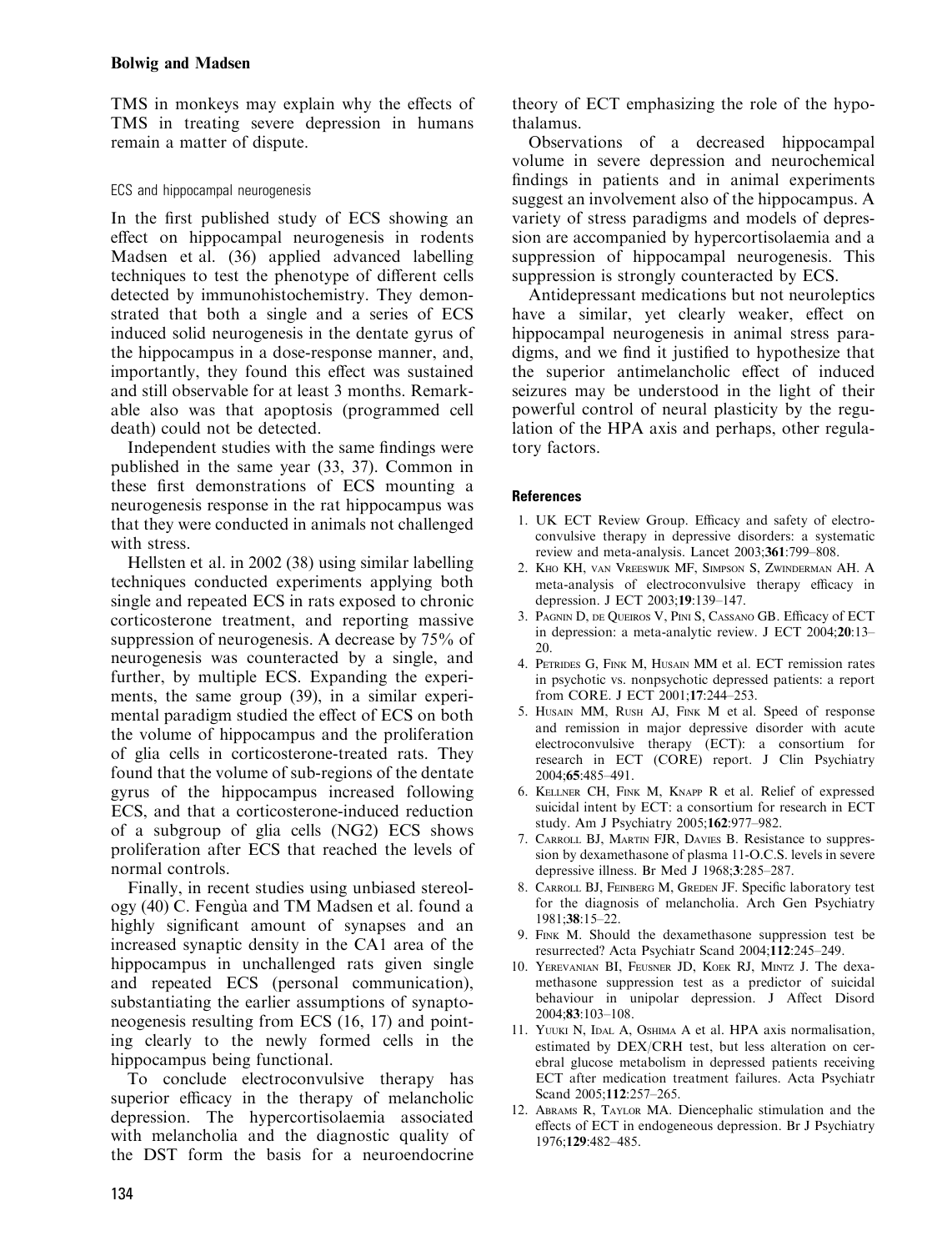- 13. FINK M, OTTOSSON J-O. A theory of convulsive therapy in endogenous depression: significance of hypothalamic functions. Psychiatry Res 1980;2:49–61.
- 14. Jørgensen OS, Bock E, Bech P, Rafaelsen OJ. Synaptic membrane protein D2 in the cerebrospinal fluid of manic-depressive patients. Acta Psychiatr Scand 1977; 56:50–56.
- 15. Jørgensen OS, Riederer P. Increased synaptic markers in hippocampus of depressed patients. J Neural Transm 1985;64:55–66.
- 16. Jørgensen OS, Bolwig TG. Synaptic proteins after electroconvulsive stimulation. Science 1979;205:705–707.
- 17. Bolwig TG, Jørgensen OS. Electroconvulsive therapy effects on synaptic protein. In: Malitz S, Sackeim HA, eds. Electroconvulsive therapeutic, clinical and basic research issues. Ann N Y Acad Sci 1986;462:140–145.
- 18. Kragh J, Bolwig TG, Woldbye DPD, Jørgensen OS. Electroconvulsive shock and lidocaine-induced seizures in the rat activate astrocytes as measured by glial fibrillary acidic protein. Biol Psychiatry 1993;33:794–800.
- 19. Sheline YI, Wang PW, Gado MH, Csernansky JG, Vannier MW. Hippocampal atrophy in recurrent major depression. Med Sci 1996;93:3908–3913.
- 20. Sheline YI, Gado MH, Kraemer HC. Untreated depression and hippocampal volume loss. Am J Psychiatry 2003;160:1516–1518.
- 21. Bremner JD, Narayan M, Anderson ER, Staib LH, Miller HL, Charney DS. Hippocampal volume reduction in major depression. Am J Psychiatry 2000;157:115–118.
- 22. Videbech P, Ravnkilde B. Hippocampal volume and depression: A meta-analysis of MRI studies. Am J Psychiatry 2004;161:1957–1966.
- 23. Overmier JB, Seligman ME. Effect of inescapable shock upon subsequent escape and avoidance responding. J Comp Physiol Psychol 1967;63:28–33.
- 24. Porsolt RD, Bertin A, Jalfre M. Behavioral despair in mice: a primary screening test for antidepressants. Arch Int Pharmacodyn Ther 1977;229:327–336.
- 25. Kim JJ, Diamond DM. The stressed hippocampus, synaptic plasticity and lost memories. Nat Rev Neurosci 2002;3: 453–462.
- 26. HOLSBOER F, BARDEN N. Antidepressants and hypothalamic– pituitary–adrenocortical regulation. Endocr Rev 1996;17: 187–205.
- 27. Sapolsky RM. Glucocorticoids and hippocampal atrophy in neuropsychiatric disorders. Arch Gen Psychiatry 2000;57: 925–935.
- 28. WARNER-SCHMIDT JL, DUMAN RS. Hippocampal neurogenesis: opposing effects of stress and antidepressant treatment. Hippocampus 2006;16:239–249.
- 29. Altman J, Das GD. Autoradiographic and histological evidence of postnatal hippocampal neurogenesi in rats. J Comp Neurol 1965;124:319–335.
- 30. ERIKSSON PS, PERFILIEVA E, BJÖRK-ERIKSSON T et al. Neurogenesis in the adult human hippocampus. Nat Med 1998;4:1313–1317.
- 31. Dranovsky A, Hen R. Hippocampal neurogenesis: regulation by stress and antidepressants. Biol Psychiatry 2006;59:1136–1143.
- 32. Duman RS. Role of neurotrophic factors in the etiology and treatment of mood disorders. Neuromolecular Med 2004;5:11–25.
- 33. Malberg JE, Eisch AJ, Nestler EJ, Duman RS. Chronic antidepressant treatment increases neurogenesis in adult rat hippocampus. J Neurosci 2000;20:9104–9110.
- 34. Sapolsky RM. Is impaired neurogenesis relevant to the affective symptoms of depression? Biol Psychiatry 2004;56:137–139.
- 35. Henn FA, Vollmayr B. Neurogenesis and depression: etiology or epiphenomenon? Biol Psychiatry 2004;56:146–150.
- 36. Madsen TM, Treschow A, Bengzon J, Bolwig TG, Lindvall O, TINGSTRÖM A. Increased neurogenesis in a model of electroconvulsive therapy. Biol Psychiatry 2000;47:1043–1049.
- 37. SCOTT BW, WOJTOWICZ JM, BURNHAM WM. Neurogenesis in the dentate gyrus of the rat following electroshock seizures. Exp Neurol 2000;165:231–236.
- 38. HELLSTEN J, WENNSTRÖM M, MOHAPEL P, EKDAHL CT, BENGZON J, TINGSTRÖM A. Electroconvulsive seizures increase hippocampal neurogenesis after chronic corticosterone treatment. Eur J Neurosci 2002;16:283–290.
- 39. WENNSTRÖM M, HELLSTEN J, EKSTRAND J, LINDGREN H, TINGS-TRÖM A. Corticosterone-induced inhibition of gliogenesis in rat hippocampus is counteracted by electroconvulsive seizures. Biol Psychiatry 2006;59:178–186.
- 40. Gundersen HJG, Bendtsen TF, Korbo L et al. Some new, simple and efficient stereological methods and their use in pathological research and diagnosis. AMPIS 1988;96:379– 394.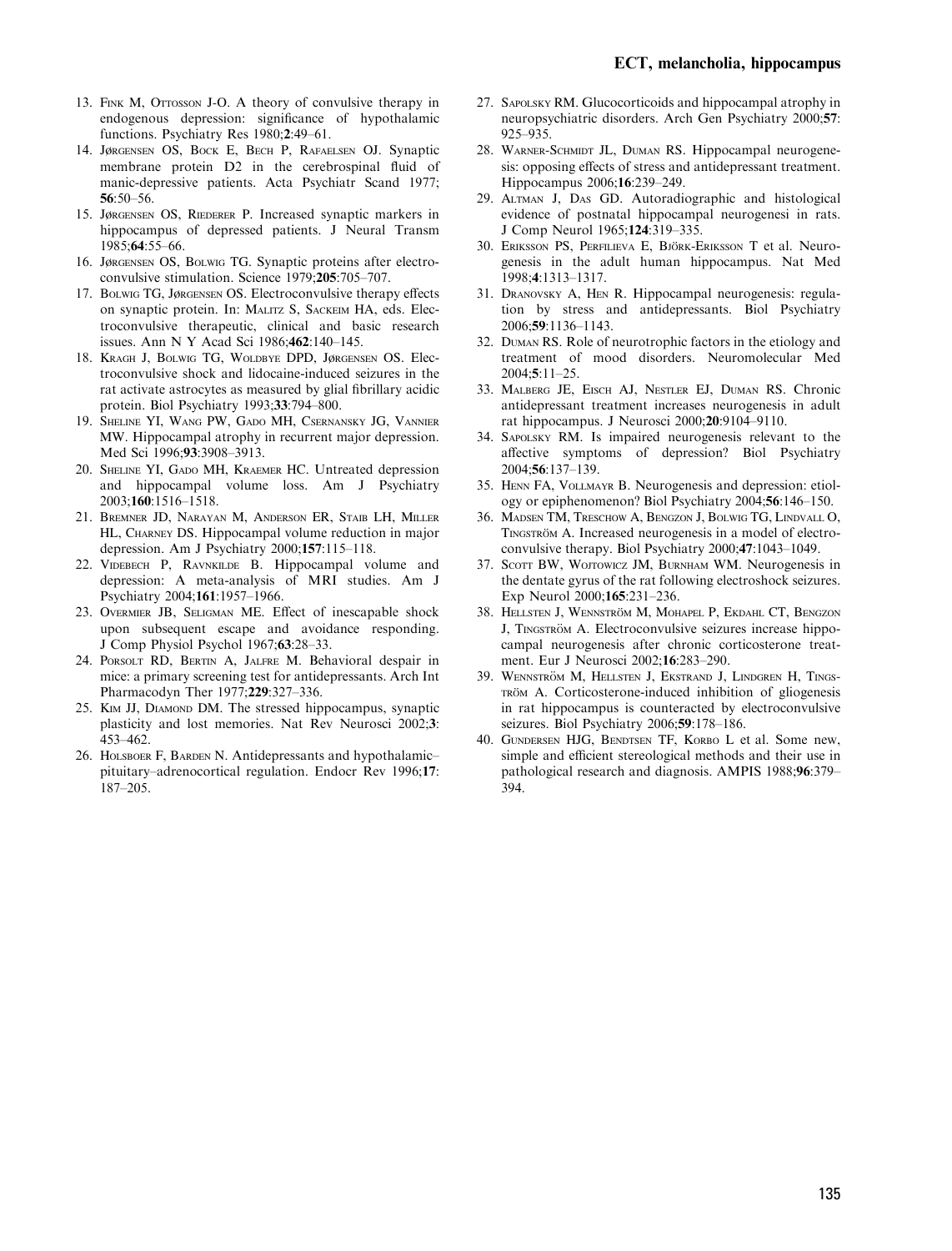Copyright of Acta Psychiatrica Scandinavica is the property of Blackwell Publishing Limited and its content may not be copied or emailed to multiple sites or posted to a listserv without the copyright holder's express written permission. However, users may print, download, or email articles for individual use.